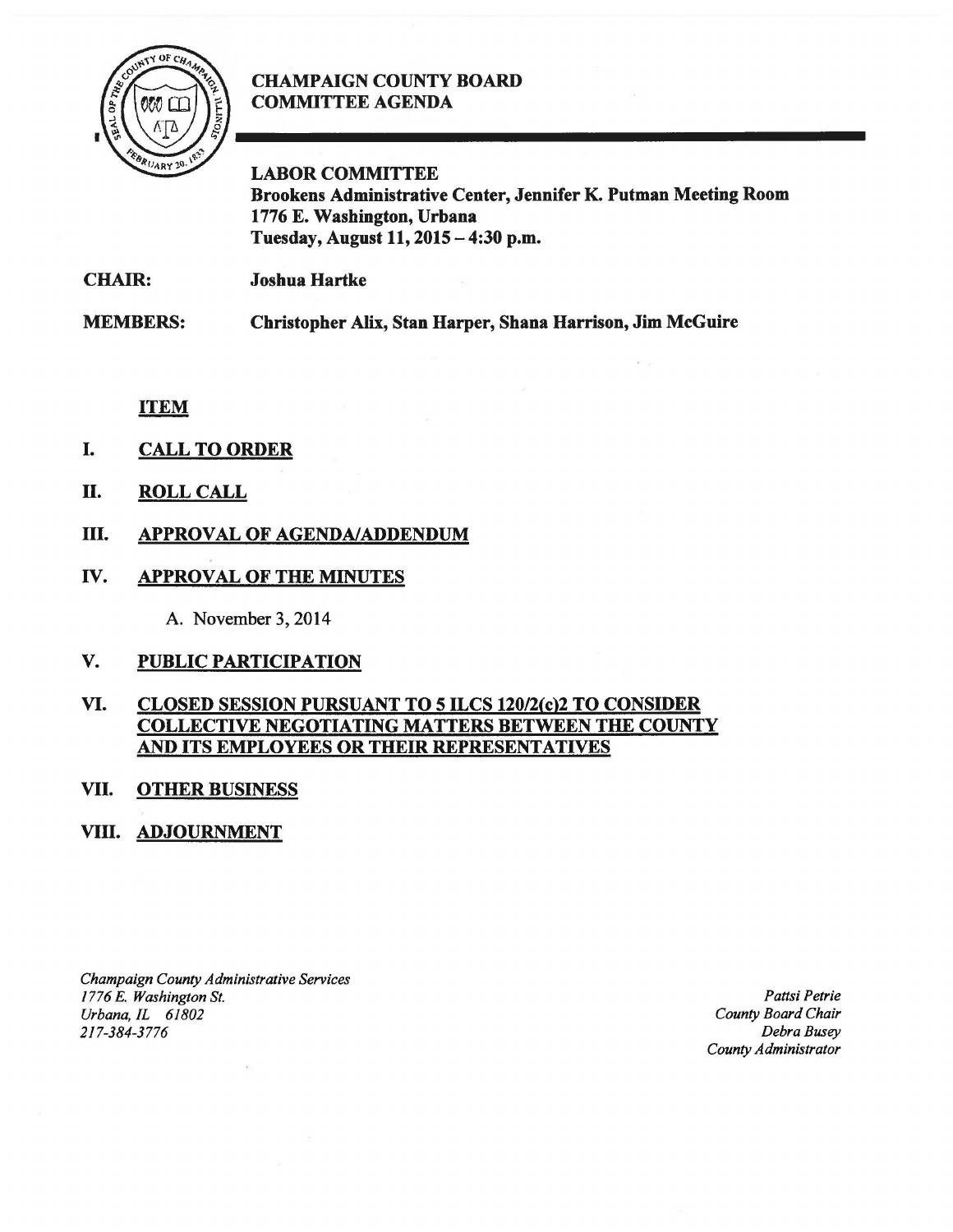| <b>CHAMPAIGN COUNTY BOARD</b><br><b>COMMITTEE MINUTES</b><br><b>LABOR COMMITTEE</b><br>Monday, November 3, 2014<br>Brookens Administrative Center, Jennifer K. Putman Meeting Room<br>1776 E. Washington St., Urbana |                                                                                                                                                                                                                                                                                                           |  |
|----------------------------------------------------------------------------------------------------------------------------------------------------------------------------------------------------------------------|-----------------------------------------------------------------------------------------------------------------------------------------------------------------------------------------------------------------------------------------------------------------------------------------------------------|--|
|                                                                                                                                                                                                                      |                                                                                                                                                                                                                                                                                                           |  |
| <b>MEMBERS ABSENT:</b>                                                                                                                                                                                               | None                                                                                                                                                                                                                                                                                                      |  |
| <b>OTHERS PRESENT:</b>                                                                                                                                                                                               | Van Anderson (Deputy County Administrator/Finance), Deb Busey<br>(County Administrator), Kay Rhodes (Administrative Assistant)                                                                                                                                                                            |  |
| <b>Call to Order</b>                                                                                                                                                                                                 |                                                                                                                                                                                                                                                                                                           |  |
| Alix called the meeting to order at 4:01 p.m.                                                                                                                                                                        |                                                                                                                                                                                                                                                                                                           |  |
| <b>Roll Call</b>                                                                                                                                                                                                     |                                                                                                                                                                                                                                                                                                           |  |
|                                                                                                                                                                                                                      | Alix, Hartke, Harper, Kibler, and Kurtz were present, establishing the presence of a quorum.                                                                                                                                                                                                              |  |
| <b>Approval of Minutes</b>                                                                                                                                                                                           |                                                                                                                                                                                                                                                                                                           |  |
| Hartke. Motion carried with unanimous support.                                                                                                                                                                       | <b>MOTION</b> by Kibler to approve the October 21, 2014 open session minutes; seconded by                                                                                                                                                                                                                 |  |
| <b>Approval of Agenda/Addendum</b>                                                                                                                                                                                   |                                                                                                                                                                                                                                                                                                           |  |
| mous support.                                                                                                                                                                                                        | <b>MOTION</b> by Kibler to approve the agenda; seconded by Harper. Motion carried with unani-                                                                                                                                                                                                             |  |
| <b>Public Participation</b>                                                                                                                                                                                          |                                                                                                                                                                                                                                                                                                           |  |
| There was no public participation.                                                                                                                                                                                   |                                                                                                                                                                                                                                                                                                           |  |
| <b>REPRESENTATIVES</b>                                                                                                                                                                                               | CLOSED SESSION PURSUANT TO 5 ILCS 120/2(c) 2 TO CONSIDER COLLECTIVE NE-<br><b>GOTIATING MATTERS BETWEEN THE COUNTY AND ITS EMPLOYEES OR THEIR</b>                                                                                                                                                         |  |
|                                                                                                                                                                                                                      | <b>MOTION</b> by Hartke to enter into closed session pursuant to 5 ILCS 120/2(c) 2 to consider<br>collective negotiating matters between Champaign County and its employees or their representatives.<br>He further moved that the following individuals remain present: Deb Busey, County Administrator, |  |